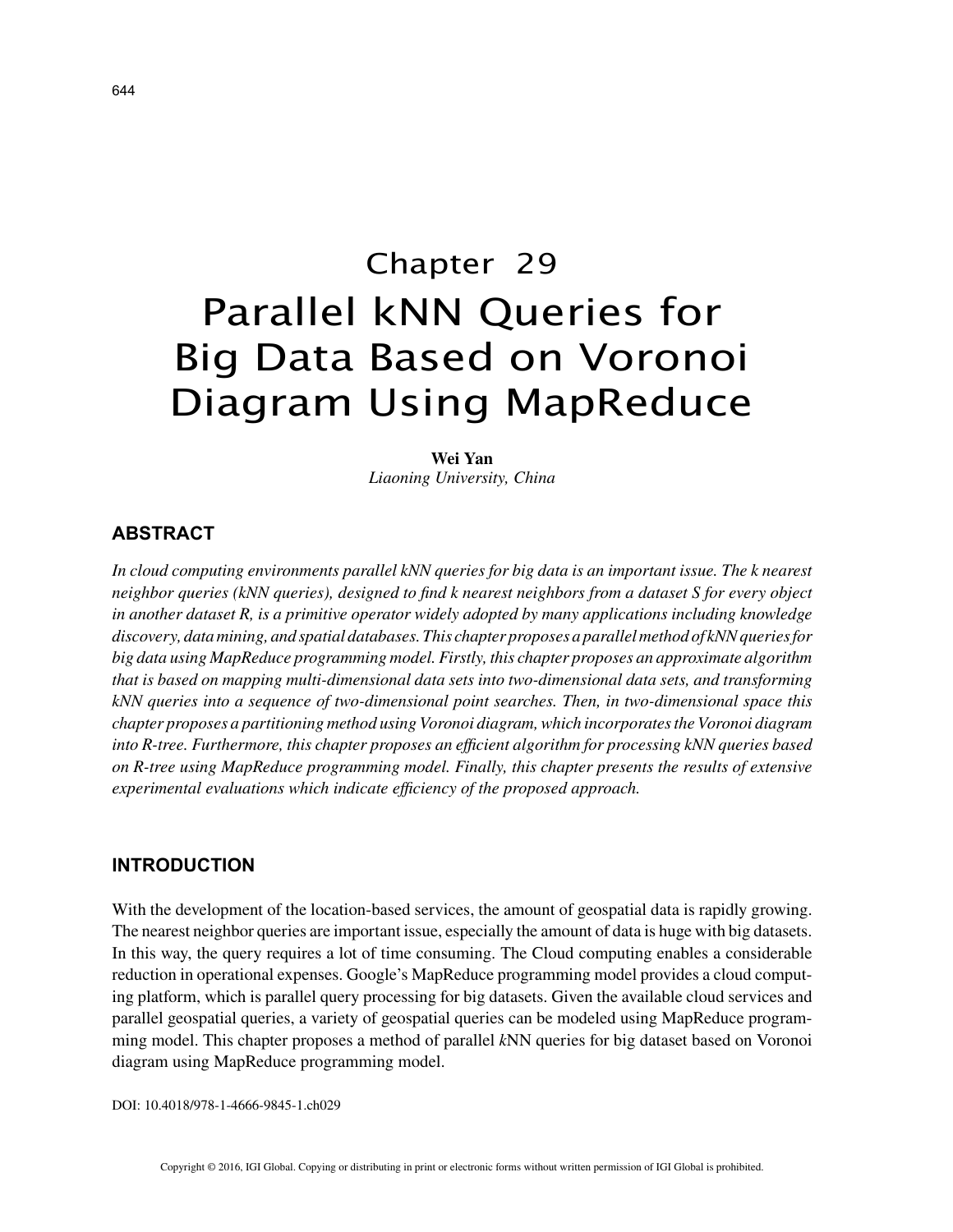The *k*-nearest neighbor query (*k*NN) is an important problem that has been frequently used, due to numerous applications including knowledge discovery, pattern recognition, and spatial databases. Given a data set *S* and a query set *R*, the *k*NN query is *k* nearest neighbors from points in *S* for each query point  $r \in R$ . Now, lots of researches (Yao *et al.* 2010) have been devoted to improve the performance of *k*NN query algorithms. However, all these approaches focus on methods that are to be executed on multi-dimensional data sets. In multi-dimensional data sets the *k*NN query is complex, and its efficiency is low. How to perform the *k*NN query on two-dimensional data sets is an important topic in cloud computing environments.

Previous work has concentrated on the spatial databases. In the solution methods the database engine is necessary. For example, new data index and query algorithms need to be incorporated into the database engine. This requirement poses the introduction of R-trees (Guttman 1984), which indexes multi-dimensional data and develops novel algorithms based on R-trees for various forms of Nearest Neighbor (NN) queries. All these approaches focus on methods that are to be executed in a single thread on a single machine. With the quick increase in the scale of the input datasets, processing big data in parallel and distributed database systems is becoming a popular practice.

Parallel spatial query processing has been studied in parallel database, cluster systems as well as cloud computing platform. In cloud computing environments, a large part of data-processing using MapReduce (Dean *et al*. 2004) programming model runs extensively on Hadoop. The MapReduce programming model provides a powerful parallel and distributed computing paradigm. A few recent studies construct R-tree index with MapReduce programming model (Cary *et al*. 2009), but these studies can not support any type of query. A data structure that is extremely efficient in exploring a local neighborhood in a geometric space is Voronoi diagram (Okabe *et al*. 2000). Given a set of points, a general Voronoi diagram uniquely partitions the space into disjoint regions. The region corresponding to a point *p* covers the points in space that are closer to *p* than to any other point.

This chapter presents an approximate algorithm using MapReduce programming model that is based on mapping multi-dimensional data sets into two-dimensional data sets, and transforming *k*NN query into a sequence of two-dimensional point searches. This chapter uses a small number of random vectors to shift the multi-dimensional data using space-filling z-curves. The z-curves can preserve the spatial locality, and map multi-dimensional data into two-dimensional data. Then, in two-dimensional space this chapter proposes a partitioning method using Voronoi diagram, which incorporates the resulting data into the R-tree index structure. Furthermore, this chapter proposes an efficient algorithm for processing *k*NN queries based on R-tree using MapReduce programming model.

The objectives of the chapter are summarized as follows:

- This chapter proposes an approximate algorithm using MapReduce programming model that is based on mapping multi-dimensional data sets into two-dimensional data sets.
- This chapter proposes a partitioning method using Voronoi diagram in two-dimensional space, which incorporates the resulting data into the R-tree index structure.
- This chapter proposes an efficient algorithm for processing *k*NN queries based on R-tree using MapReduce programming model.